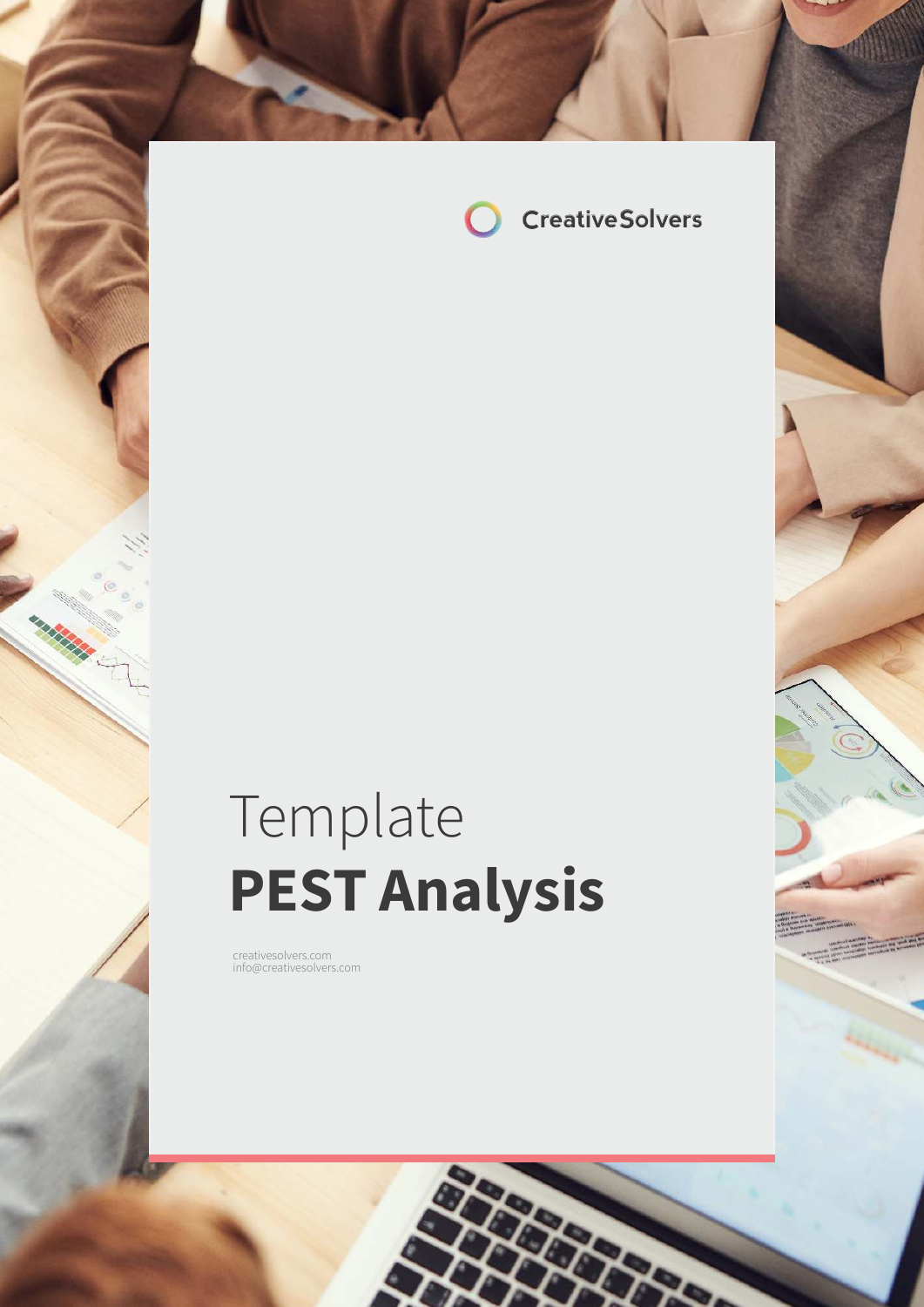# **Identifying and anticipating,**  a future-proof strategy



### **PEST ANALYSIS INTRODUCTION**

The name "PEST Analysis" is based on the first letters of the factors Politics, Economy, Social and Technology. It is a business, strategic and analytical model that is used to identify opportunities and threats in the market on the basis of external Political, Economic, Social and Technological developments with the aim of generating impact for the company.

In order to identify new developments, society must be clearly scanned at the macro level. In order to create that overview, the developments must be categorized under the letters P-E-S-T. The PEST Analysis helps in gathering information to make strategic planning, allocate budget and conduct market research.

In addition to political, economic, social and technological developments, it is also possible to investigate other developments in society, such as Demography, Environment, Ecology, Ethical and Legal. Many letter combinations are possible on the basis of the factors that are relevant to the company. Other variations of the PEST Analysis are the DESTEP, PESTLE, ELSA and STEEPLED.

The PEST Analysis is often used in combination with other analytical tools, such as the SWOT analysis and Porter's Five Forces, to identify the best possible picture of opportunities and threats. The PEST Analysis was originally designed as a business environment scan.

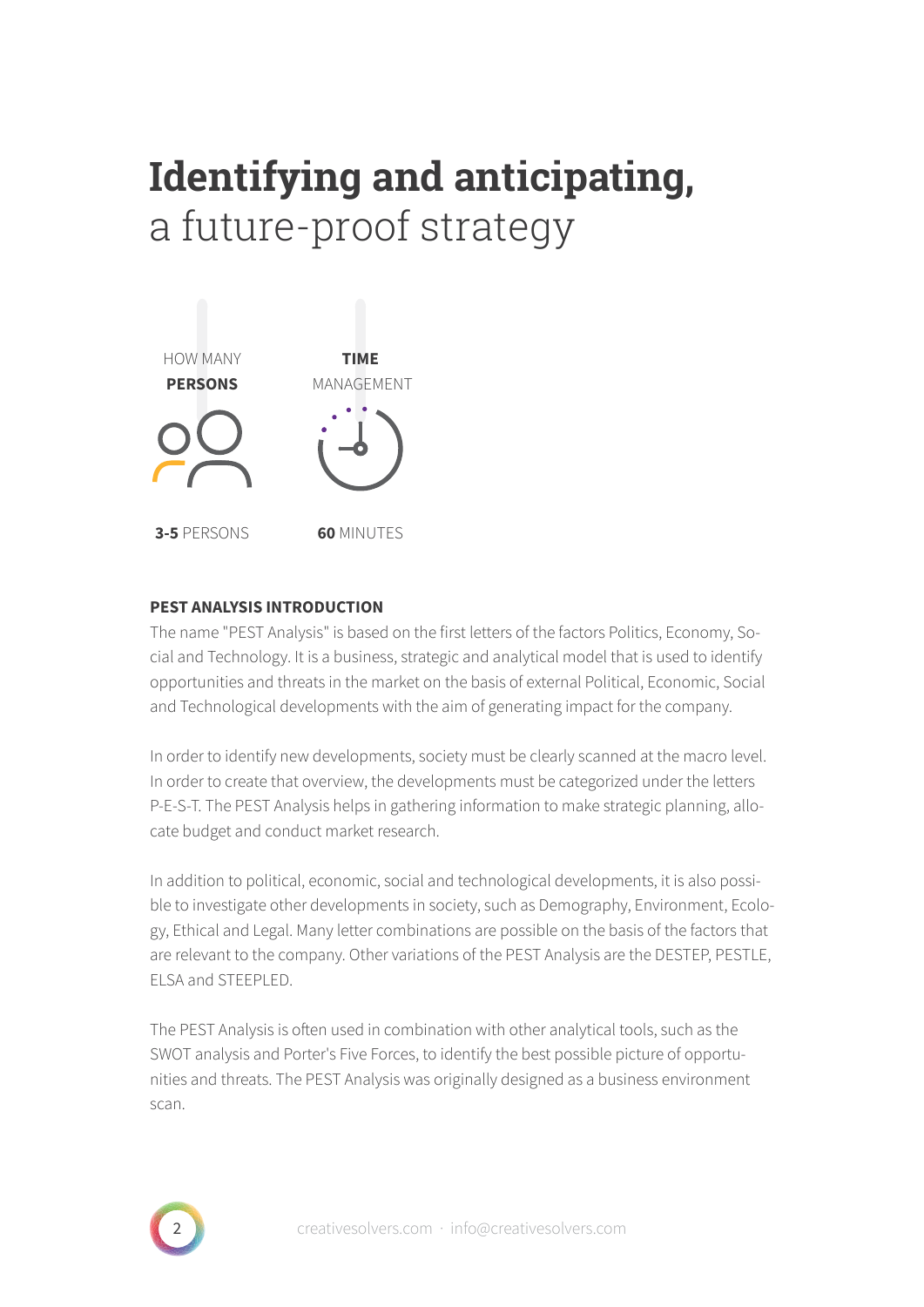# **Executing** the Method

#### Determine factors ∩

Brainstorm with the team about the different factors and determine which factors affect the business and which ones need to be investigated.

#### Using the Template  $\cap$

Print out the template with the table, draw it digitally or on a large sheet of paper or flip chart.

#### Collect information n.

Investigate for each chosen factor what developments are going on and map out the changes taking place in the environment of the company. Then collect all relevant information, in a group or individually. Do this by describing them in 1 or 2 terms on post-its.

#### Brainstorming  $\cap$

Start brainstorming. Every change, development and opportunity is examined, after which the question is asked what possibilities this offers the company. Write this on the accompanying post-its and place it with the correct factor. (Use "PEST Questions" further down in this template to identify opportunities).

#### $\Box$ Identify threats

The identified developments, changes and opportunities can also pose a threat to the company. Think about the way in which these can be threatening and write this in 1 or 2 terms on post-its under the corresponding factor. Identifying them early prevents any problems. (Use "PEST Questions" for that)

## Organize and determine further strategy

Arrange all post-its with their developments, opportunities and threats based on the expected impact on the company. Convert all possible opportunities into actions that can be taken and incorporate these actions into the business plan and/or strategy.

Tick off the steps

∩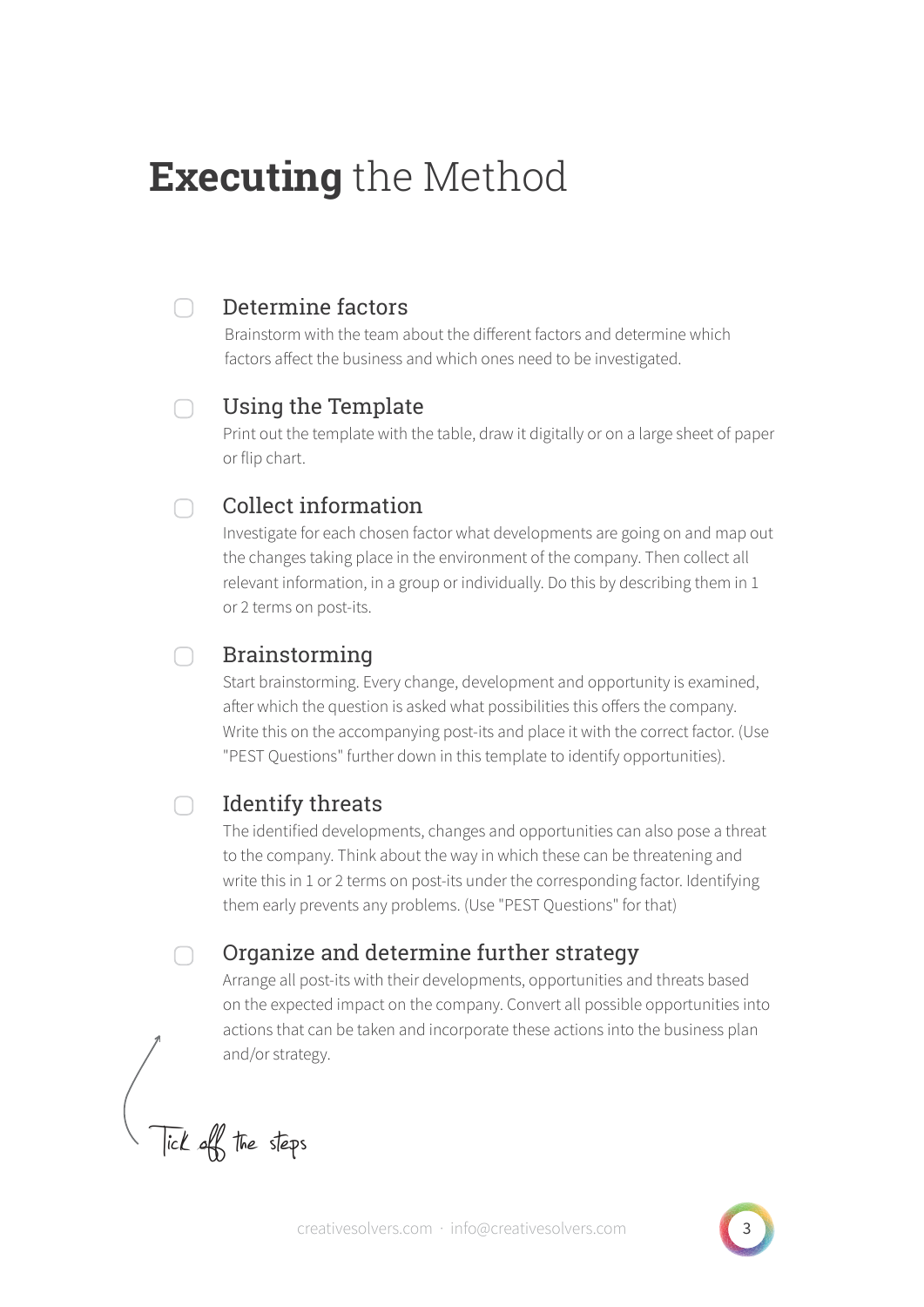# Template